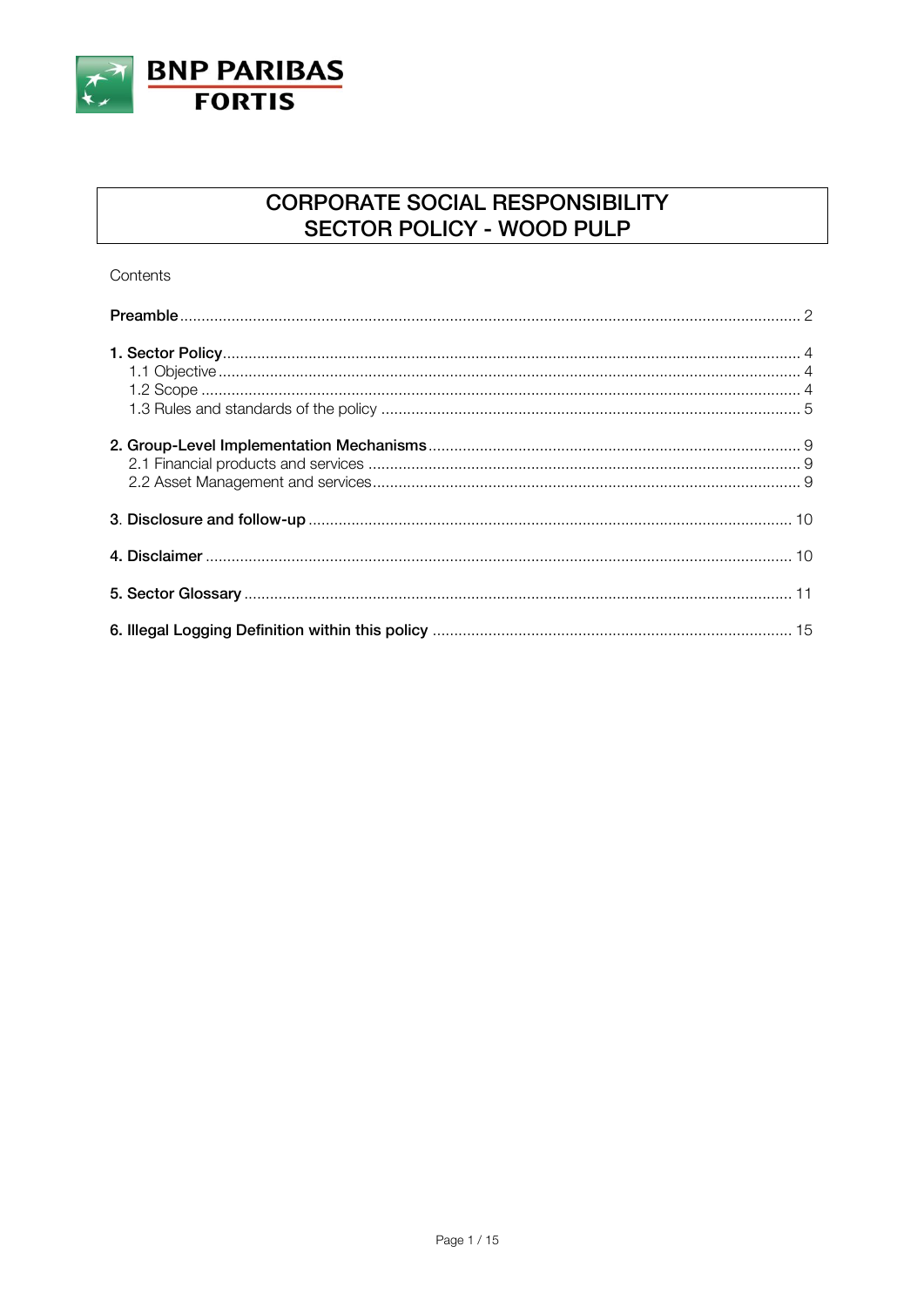

## Preamble

#### **As part of its commitment to corporate social responsibility, the BNP Paribas Group (hereafter the Group) has developed a consistent policy regarding its financial services and asset management activities for the wood pulp industry.**

The demand for paper products will increase in the coming decade and this development is likely to have impacts on the global sustainable development. Regarding the pulp and paper production chain, most of these impacts are recognized by stakeholders to be concentrated in the forest management phase and in the wood pulp production process. As a result, this policy will focus on these two main phases.

To meet the demand for paper products, pulp production capacities will also increase. In the next decade, 2.5 million tons of new capacities will be needed every year. The development of new pulp mills is expected to be concentrated in Southern countries and Russia. The development of this industry may have several adverse impacts on local communities, climate change, ecosystems and biodiversity. These issues are mainly linked to the necessary industrial plantations to supply raw material and to the effluent of the pulp process. In other words, the environmental and social issues in the pulp sector mainly depend on the way the wood is produced and harvested and the way the pulp is milled. Responsible pulp production can indeed limit these impacts. By contrast, the pulp industry is a major source of income and provides a livelihood to millions of people in mature and emerging countries. Once transformed into paper or cardboard, it is also an international support to transmit knowledge, allow creativity and protect goods and food from degradation and hygiene issues.

#### **The Group, in accordance with stakeholders, identifies five main sustainable development issues linked to the wood pulp industry:**

1. Environmental and biodiversity issues linked to the deforestation and the industrial wood plantations to supply wood resources to the pulp mills

2. Social issues linked to the development of a pulp mill or an industrial wood plantation project (respect of local people rights, involvement of local communities, job development...)

3. Water management and water pollution by the pulp process, particularly dioxin emissions in the bleaching process

4. Health and Safety management in the plantations and the pulp mills

5. Environmental management in the pulp mills (such as gas emissions and waste management)

**This policy is the Group's answer to contribute to a more sustainable pulp industry with respect to these five main issues.**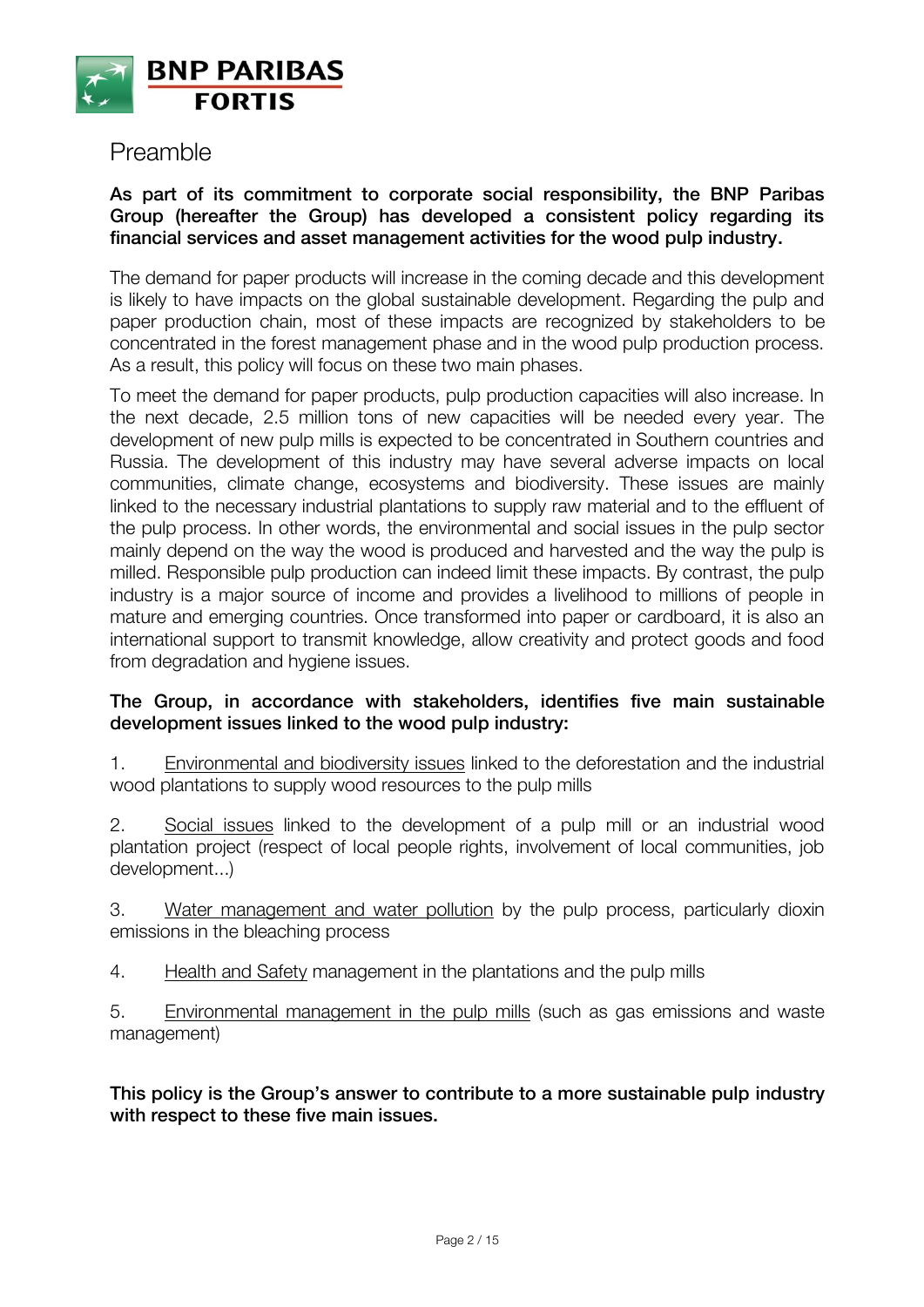

Responsible players and sustainability practices exist and the Group is convinced that they should be supported. Such an approach can bring long-term benefits to its customers and to the society at large. Several initiatives have indeed been launched in order to raise awareness and to mitigate environmental and social issues of pulp production. In mature countries, the industrial activity and forest management is largely under the control of the legal framework or of private certification initiatives. Emerging countries are also enforcing their legal framework and controls to address these issues.

Regarding forestry management/harvesting and the wood supply chain, the Forest Stewardship Council (FSC) and the Programme for Endorsement of Forest Certification Schemes (PEFC) are the two main international certification schemes. They provide assurance for the sustainable management of the forest. FSC or PEFC certification brings concrete answers to the main CSR issues related to plantation and forest management, but one has to take into consideration that today only 9% of the world's forests are certified by these two forest certification organizations. The Group is aware that other certification schemes exist that contribute to sustainable forest management.

Regarding the wood pulp production process, the Group has noted that, as for all heavy industrial activities, the activity generates various polluting effluents in water, soil and air and may raise health and safety issues for the pulp mill workers and surrounding communities. Environmental Management System (EMS) and Health and Safety Management System (HSMS) are today a recognized way to manage such issues.

Regarding these two points, the Group will consider new developments in these areas and might amend this policy to take them into account.

Therefore, the Group will continue, under certain conditions set out in this document, to finance and invest in the wood pulp sector as it believes that it can be produced in a sustainable manner.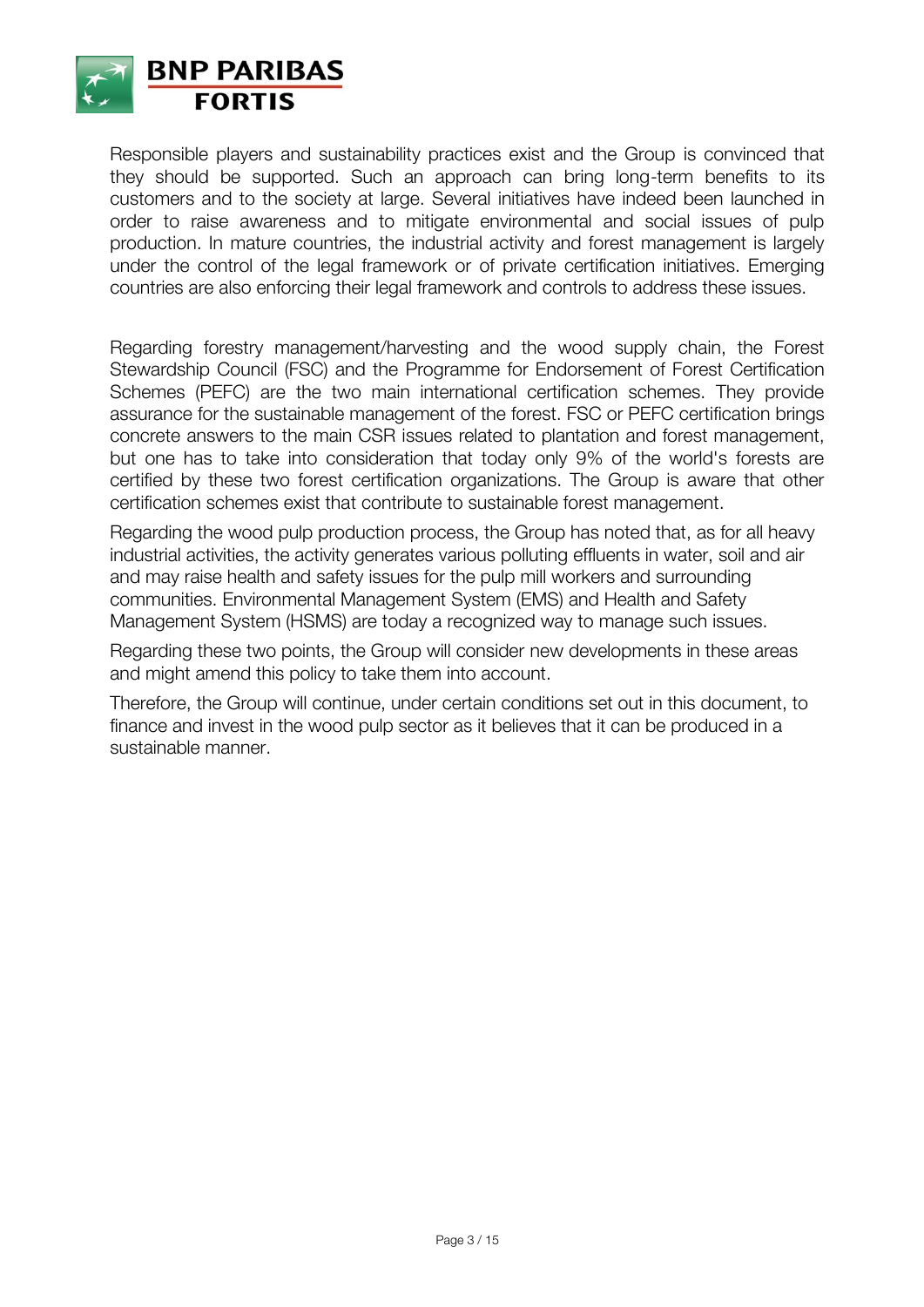

# **1. Sector Policy**

### 1.1 Objective

This policy defines a set of rules and procedures regarding financing, asset management, and other financial services provided by the Group entities. They aim at encouraging pulp companies to develop the production of sustainable wood pulp.

### 1.2 Scope

**Geographical limits:** worldwide.

**Geography**: all BNP Paribas Group entities.

**BNP Paribas Group entities**: this policy applies to all business lines, branches, subsidiaries and joint ventures of which the Group has the operational control. When the Group establishes new joint ventures in which it has a minority stake, it strives to include its standards as part of the joint venture agreement.

**Pulp companies:** this policy applies to companies directly involved in the upstream or downstream wood pulp value chain. Upstream refers to the industrial wood plantations and forest harvesting activity of pulp producers, whereas downstream refers to wood pulp producers, including for their own use, and traders. Other companies further up or down the value chain (paper making companies which do not produce their own pulp, chemicals manufacturers and machinery manufacturers as well as paper retailers and distributors) are not in the scope of this policy.

**Financial products & services**: this policy applies to all financing activities provided by the Group (lending, debt and equity capital markets, guarantees and advisory work, etc.). It covers all new pulp companies. For financing agreements with pulp companies that predate this policy, the rules and standards set out below will be applied as such agreements are due for review.

**Asset management**: this policy applies to all the Group entities managing proprietary assets and third-party assets, with the exception of index-linked products. External asset managers are actively monitored and encouraged to implement similar standards.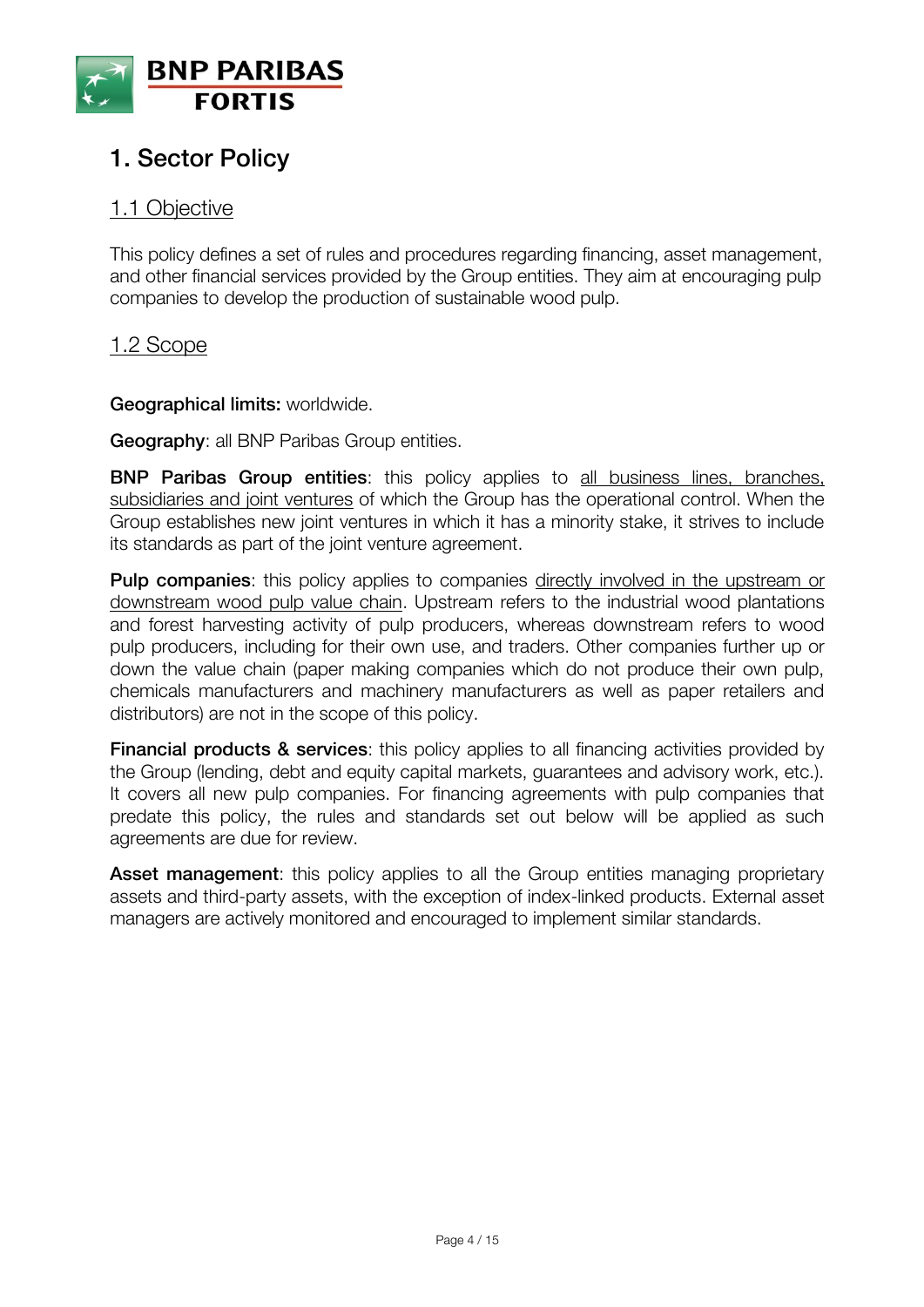

### 1.3 Rules and standards of the policy

#### *1.3.1 Forest Management*

#### **1.3.1.1 Mandatory requirements**

The Group requires that upstream pulp companies comply with existing social and environmental laws, at a local or state/provincial level, as well as with international regulations ratified by their operating countries. These include the Convention on International Trade on Natural Species of Wild Flora and Fauna, the Convention on Biological Diversity, the International Labor Organization Convention 169 Concerning Indigenous & Tribal Peoples in Independent Countries, and the ILO Conventions on Forced Labour and on Worst Forms of Child Labour.

In order to ensure that basic social requirements are met and to limit negative impacts on climate change and biodiversity, the Group requires that upstream pulp companies:

- → Do not use child or forced labour;
- Will not develop a new plantation on land owned or occupied by local communities without having (and in line with the FSC or PEFC principles and criteria):
	- o conducted a free, prior and informed consultation process,
	- o achieved an acceptable compensation arrangement, and
	- o implemented an efficient grievance mechanism.
- $\rightarrow$  Do not use illegally harvested wood<sup>1</sup>.

- Do not convert UNESCO World Heritage Sites into industrial wood plantations;
- → Do not convert Wetlands on the Ramsar list into industrial wood plantations;
- → Conduct a High Conservation Value (HCV) assessment before developing a new plantation;
- → Do not convert High Conservation Value forests (HCVF) into new plantations. In case a company's plantation is located on land formerly occupied by HCVF, the clearing must have occurred no later than 2001, and the company shall certify (and if feasible demonstrate) that it is not directly or indirectly responsible for the conversion;
- $\rightarrow$  Have a clear and stringent peat land management procedure in place for any new plantation located on peat land;
- $\rightarrow$  Have a no-burn policy, in line with the recommendations of the ASEAN policy on zero burning or with other regional best practice;
- Provide a monitoring plan of the workforce's health & safety conditions on a regular basis.

 $<sup>1</sup>$  Illegal logging definition for this policy is the list of illegal logging acts given by the FAO Committee on Paper and Wood Products in their</sup> study *Defining illegal logging: what it is, and what is being done about it?* (2003).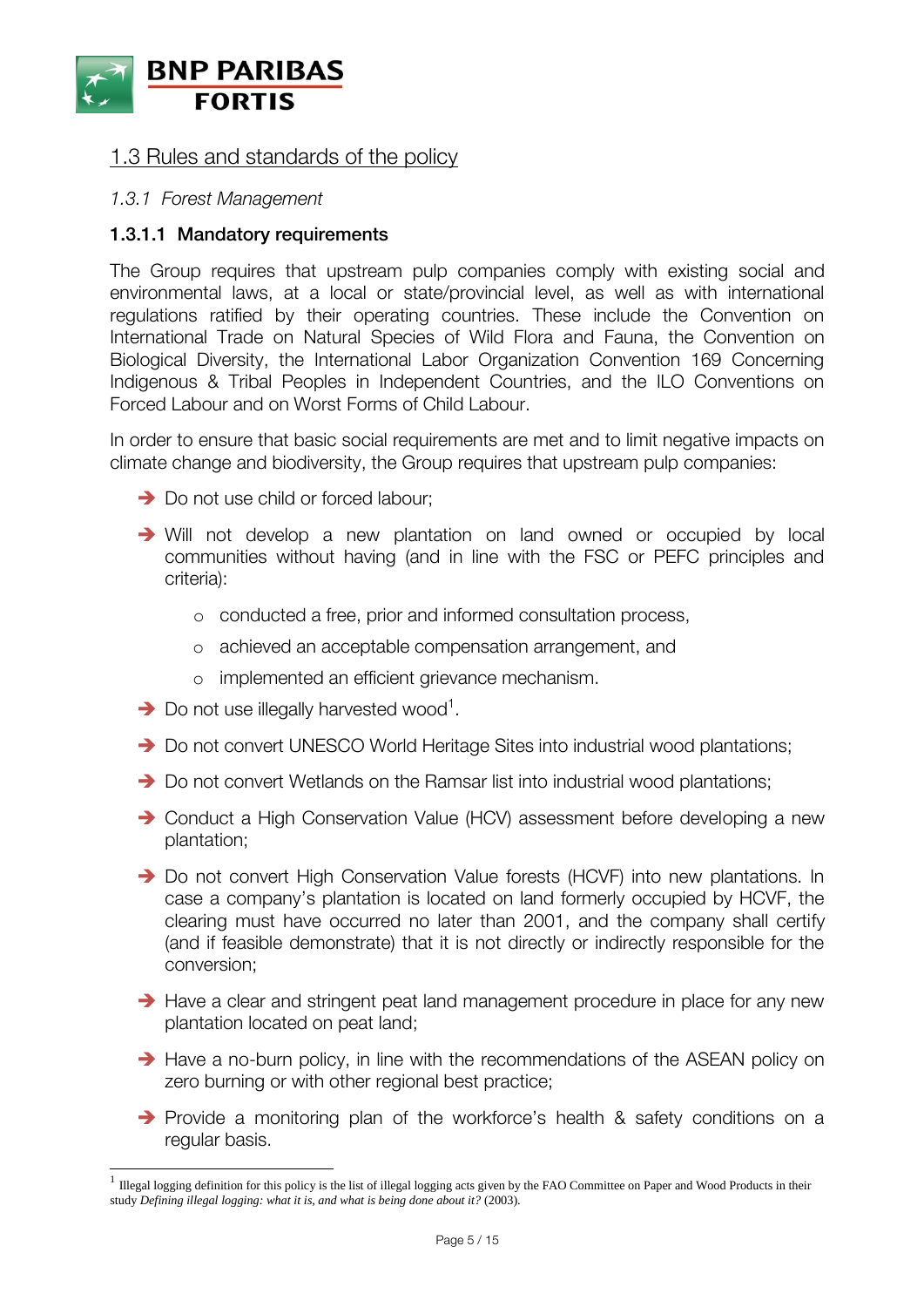

#### **1.3.1.2 Evaluation criteria**

The Group encourages upstream pulp companies to move towards higher standards of sustainability. Concerning forest management, the Group believes FSC and PEFC are currently the best available sets of criteria for sustainability in this industry and encourages upstream pulp companies:

- $\rightarrow$  to become an active member of their national FSC or PEFC multi-stakeholders governance systems (or any equivalent forest management initiative that may emerge);
- $\rightarrow$  in the case of pulp producers buying wood from external parties, to ask their suppliers to have their forests or plantations FSC or PEFC certified, or to design and implement an action plan ensuring certification of the forests or plantations within a five-year period<sup>2</sup>.
- $\rightarrow$  in the case of forest and plantation managers, to have their forests or plantations FSC or PEFC certified, or to design and implement an action plan ensuring certification of the forests or the plantations within a five-year period<sup>3</sup>.

The Group also encourages upstream pulp companies to present a clear and stringent environmental management procedure for existing plantations. This procedure will clearly indicate how the project is dealing with agro-chemicals, water and biodiversity management. In case of an external supply of wood for the pulp mill, the company must require such a procedure from its suppliers.

The Group strongly encourages upstream pulp companies to develop alternatives to plantations on peat lands, as peat lands are valuable for the various and crucial ecosystem services they provide. These functions and values include biodiversity maintenance, carbon and water storage, as well as water regulation and quality.

#### *1.3.2 Pulp production process*

 $\overline{a}$ 

#### **1.3.2.1 Mandatory requirements**

The Group requires that pulp producers comply with existing social and environmental laws, at a local or state/provincial level, as well as with international regulations ratified by their operating countries.

Concerning wood supply, pulp producers must verify that their wood sourcing respects the mandatory requirements presented in section 1.3.1 of this policy.

The Group is aware that Absorbable Organic halogens (AOX) may be emitted in the water when the process uses a bleaching step. This particular type of pollution coming from pulp mills has been pointed out by NGOs and health organizations. Over recent years, chlorine and hypochlorite have largely been phased out as primary bleaching chemicals.

 $2^2$  This five-year period will start at the official publication date of this policy. For new CIB clients, it will start at the date of signing of the first commercial contract (whatever its nature) with The Group.  $3$  ibid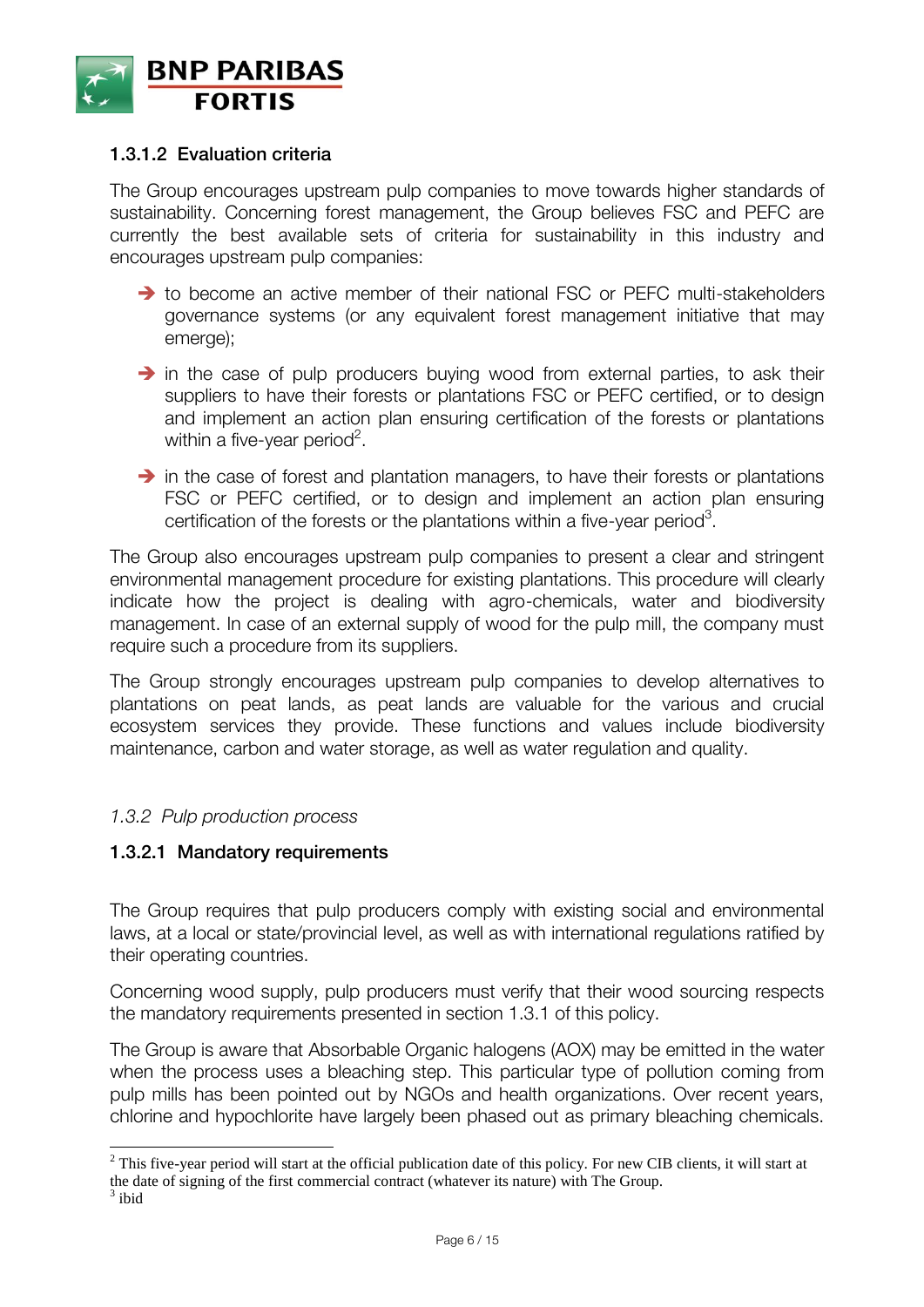

Indeed, Elementary Chlorine Free (ECF) and Totally Chlorine Free (TCF) processes enable the reduction of concentrations of dioxins and furans in the effluents to levels below the detection limits. The Group believes that ECF and TCF are so far the best available techniques to manage sustainable bleaching.

As a result, the Group requires that pulp producers:

- → Develop new pulp mills using ECF or TCF technology if the bleaching process is necessary.
- → Make the transition of their process towards ECF or TCF technology in case of already existing plants.
- $\rightarrow$  Present a management plan to monitor and control various water effluents levels and air emission indicators listed by the applicable IFC Environmental, Health, and Safety (EHS) Guidelines for Pulp and Paper Mills. As of the publication date of this policy, these parameters are the followings: Flow, pH, TSS, COD, BOD5, AOX, Total N, Total  $P^4$ .
- $\rightarrow$  Provide a monitoring plan of the workforce's health & safety conditions on a regular basis.

#### **1.3.2.2 Evaluation criteria**

 $\overline{a}$ 

The Group encourages downstream pulp companies to move towards higher standards of sustainability. The Group believes that FSC and PEFC are currently the best available sets of criteria for a sustainable woods fibers sourcing in the pulp industry, and encourages downstream pulp companies (i.e. pulp producers and traders):

- → to obtain the FSC or PEFC Chain of Custody (CoC) certification for their activities. They are also encouraged to set up policies requiring that their suppliers (i) obtain FSC or PEFC certification for their own plantations within a five-year period as well as (ii) encourage the traceability of sources of wood for the pulp industry by securing FSC or PEFC CoC certification for their activities. In any case, downstream pulp companies should present a credible wood fiber sourcing plan (at the beginning of the project in case of new pulp mills), mentioning if needed an external supply of wood and specifying this external source is;
- $\rightarrow$  to become an active member of their national FSC or PEFC multi-stakeholders governance systems (or any equivalent forest management initiative that may emerge);
- → Concerning water and air emissions, the Group encourages pulp producers:
	- o to ensure that emission levels at all their pulp mills are under or equal to the levels presented in the IFC EHS Guidelines for Pulp and Paper Mills (Annex B on "Effluents and Emissions Guidelines"). In the case they are higher than

<sup>4</sup> More specifically, such indicators are listed in the Annex B "Effluents and Emissions Guidelines / Resource Use Benchmarks" of the IFC EHS Guidelines on Pulp and Paper Mills.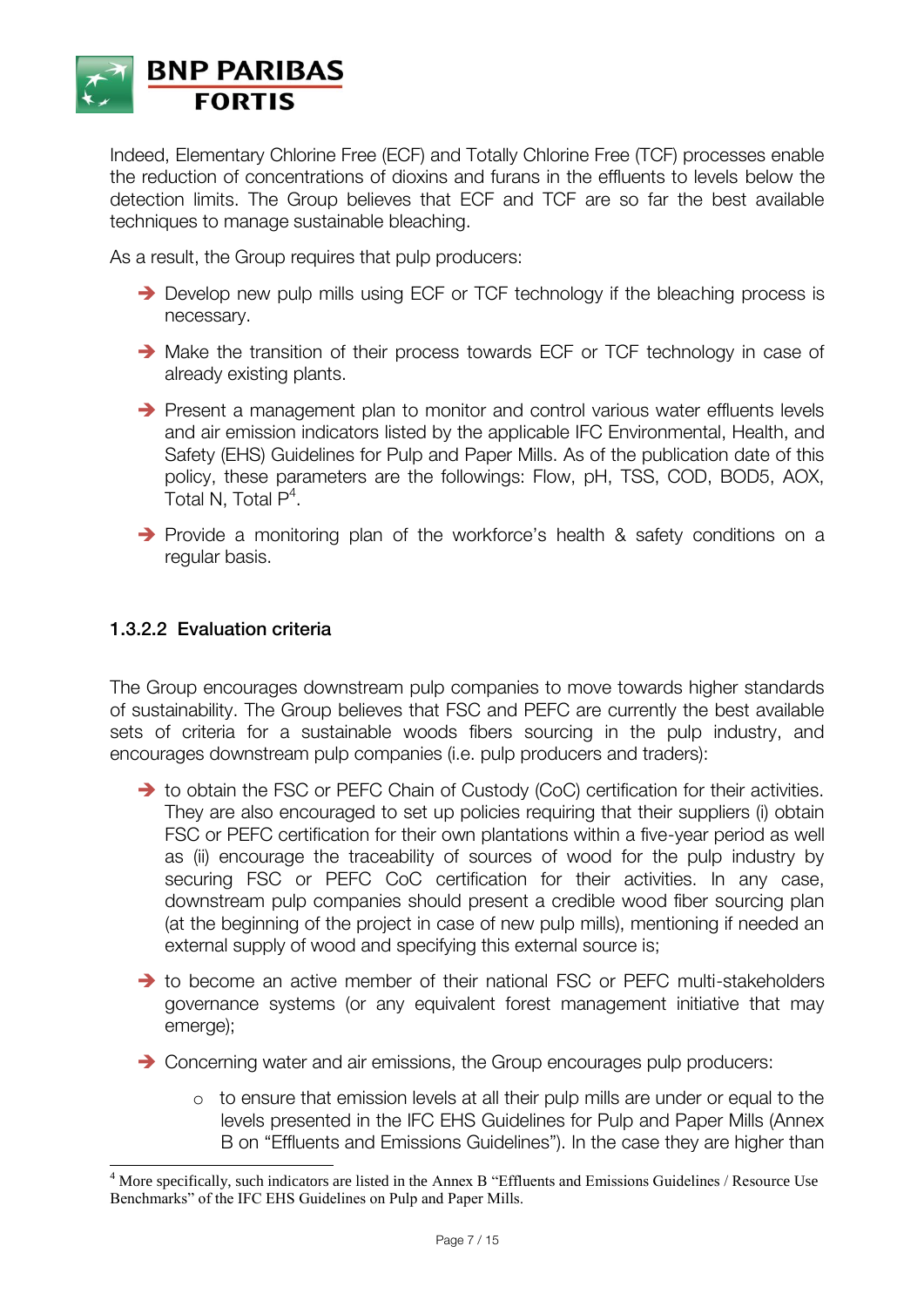

 $\overline{a}$ 

such emission levels, the Group encourages pulp producers to develop efficient action plans to correct these deviations and decrease emissions until they are below the IFC's levels.

o to present (at the beginning of the project in case of a new pulp mill) a credible energy sourcing plan and the impact of this energy mix on  $CO<sub>2</sub>$ emissions.

In relation to Environmental & Social Management Systems (ESMS) and Health & Safety Management Systems (HSMS), the Group believes that ISO 14 001 and OHSAS 18 001 are currently the best available sustainability certificates for industrial processes and the Group encourages pulp producers:

- o to set up and implement an EMS dealing with air, water emissions, waste management, soil and groundwater contamination and to develop a plan to have their activities ISO 14 001 (or equivalent EMS certification scheme) certified within a five-year period<sup>5</sup>.
- o to set up and implement an HSMS and to develop a plan to have their activities OHSAS 18 001 (or equivalent HSMS certification scheme) certified within a five-year period $^6$ .

<sup>&</sup>lt;sup>5</sup> This five-year period will start at the official publication date of this policy for companies. For CIB new clients, it will start at the date of signing of the first commercial contract (whatever its nature) with The Group. 6 ibid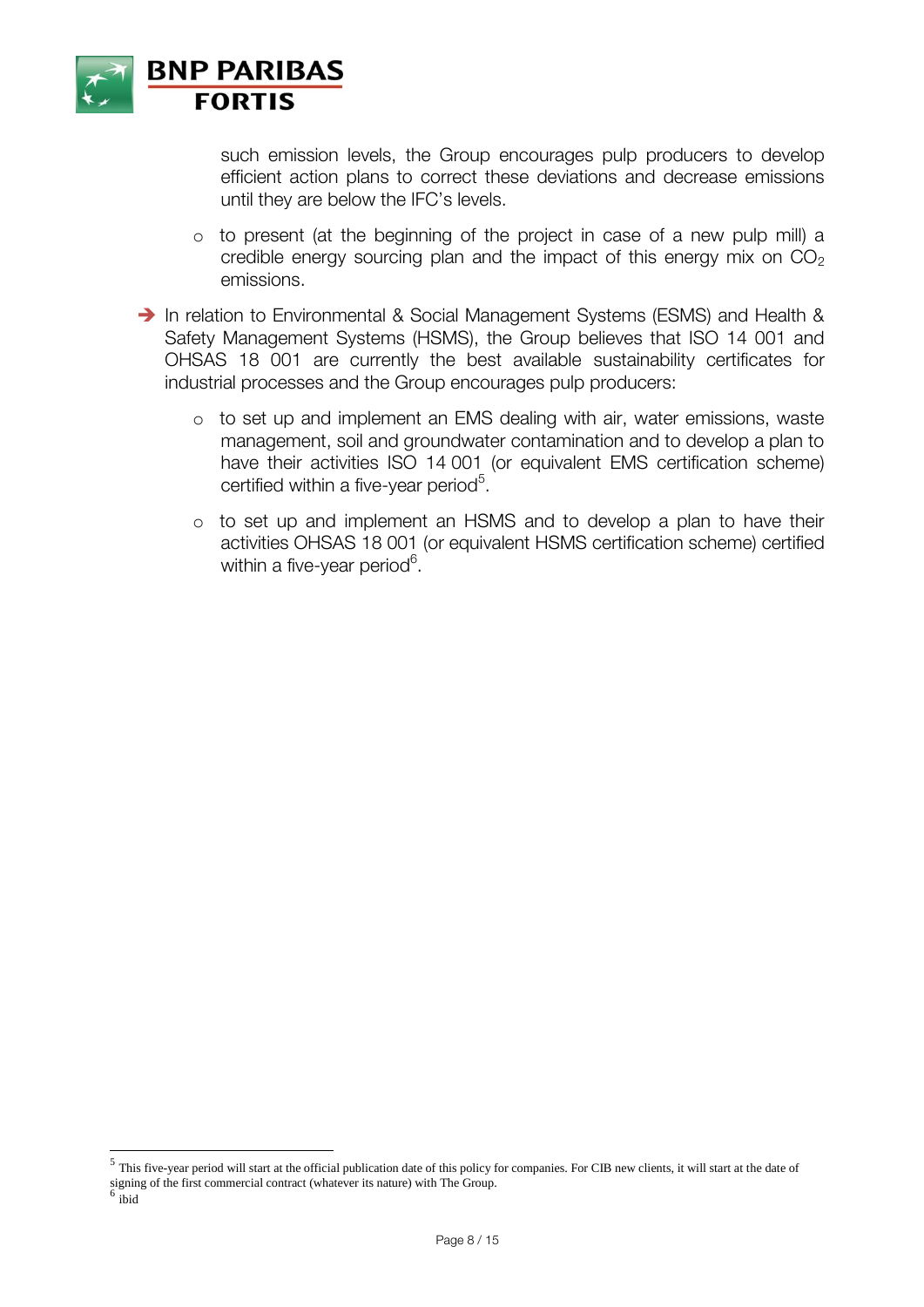

## **2. Group-Level Implementation Mechanisms**

The Group is aware that the process of implementing sustainable management standards and practices is challenging for pulp companies and takes time. The Group aims at implementing the policy consistently across financial products & services and asset management.

As necessary, the Group will seek an expert advice to carry out the analysis required. This information will be discussed with pulp companies. The Group will ultimately decide whether or not to provide financial products and services and/or to invest. In case of insufficient or conflicting information, a dedicated committee and if necessary the Group Executive Committee will be consulted.

Operational tools and awareness workshops are rolled out to ensure that the Group's staff is able to implement this CSR sector policy.

### 2.1 Financial products and services

The information related to the above requirements will be obtained from pulp companies by the Group's client relationship managers.

Where appropriate, the undertakings provided by the pulp company in relation to the mandatory requirements set out in section 1.3.1 and 1.3.2 of this policy will be reflected in the loan agreement (or any other applicable agreement) by way of ongoing representations and warranties (or any other form of applicable declaration).

The Group reserves the right to carry out further due diligence as it deems necessary. If the Group becomes aware that the statement or information provided by the client is incorrect or that a client operates outside the requirements of the policy, this will constitute a default under the agreement. If no acceptable solution is found with the client to improve the situation in a timely manner, a dedicated committee or the Group Executive Committee could decide to terminate the business relationship.

#### 2.2 Asset Management and services

The Group entities managing third-party assets will progressively implement all the relevant requirements of this policy. A transition is indeed necessary due to the fact that existing and potential investors have to be informed of the existence and implications of this policy.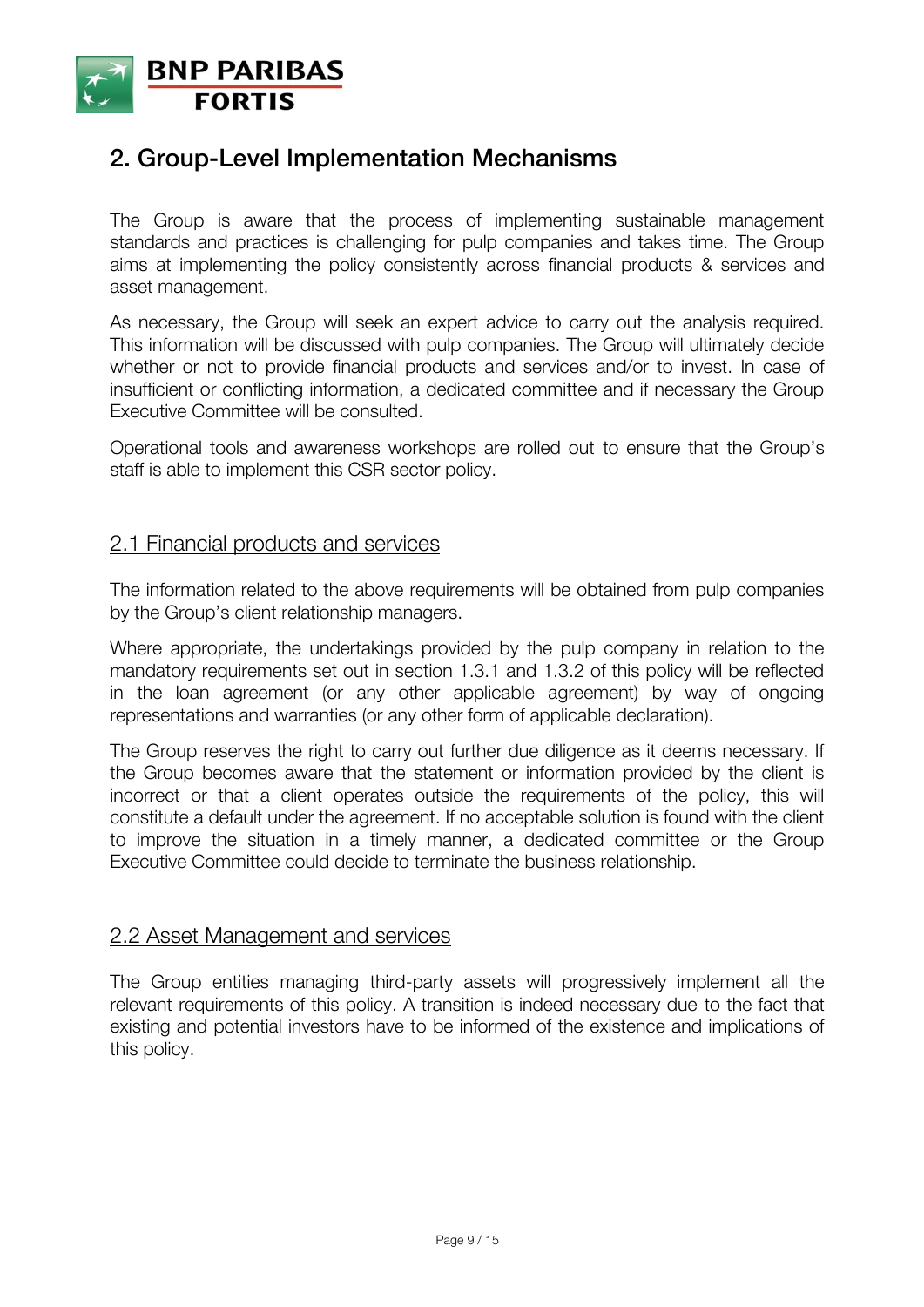

## **3. Disclosure and Follow-Up**

The Group's stakeholders will be informed of the existence and the content of this policy. The policy will be posted on the Group's website. Furthermore a copy will be systematically provided to our clients and potential clients as part of the due diligence process or upon discussion of any financial services to be provided subsequent to the official release date of this policy.

The Group will review this policy regularly and in the light of the prevailing circumstances it may update it to make sure it is in continued alliance with national and international regulations and best practices.

The Group welcomes any constructive feedback and comments on this policy

## **4. Disclaimer**

In order to comply with regulations and to implement the principles defined in its internal procedures and sector policies, the Group does its best to gather information, particularly from wood pulp companies, on their sustainability policies and practices. The Group bases itself on the information gathered from wood pulp companies and its partners. However, it is dependent on the quality, accuracy and up-to-datedness of information.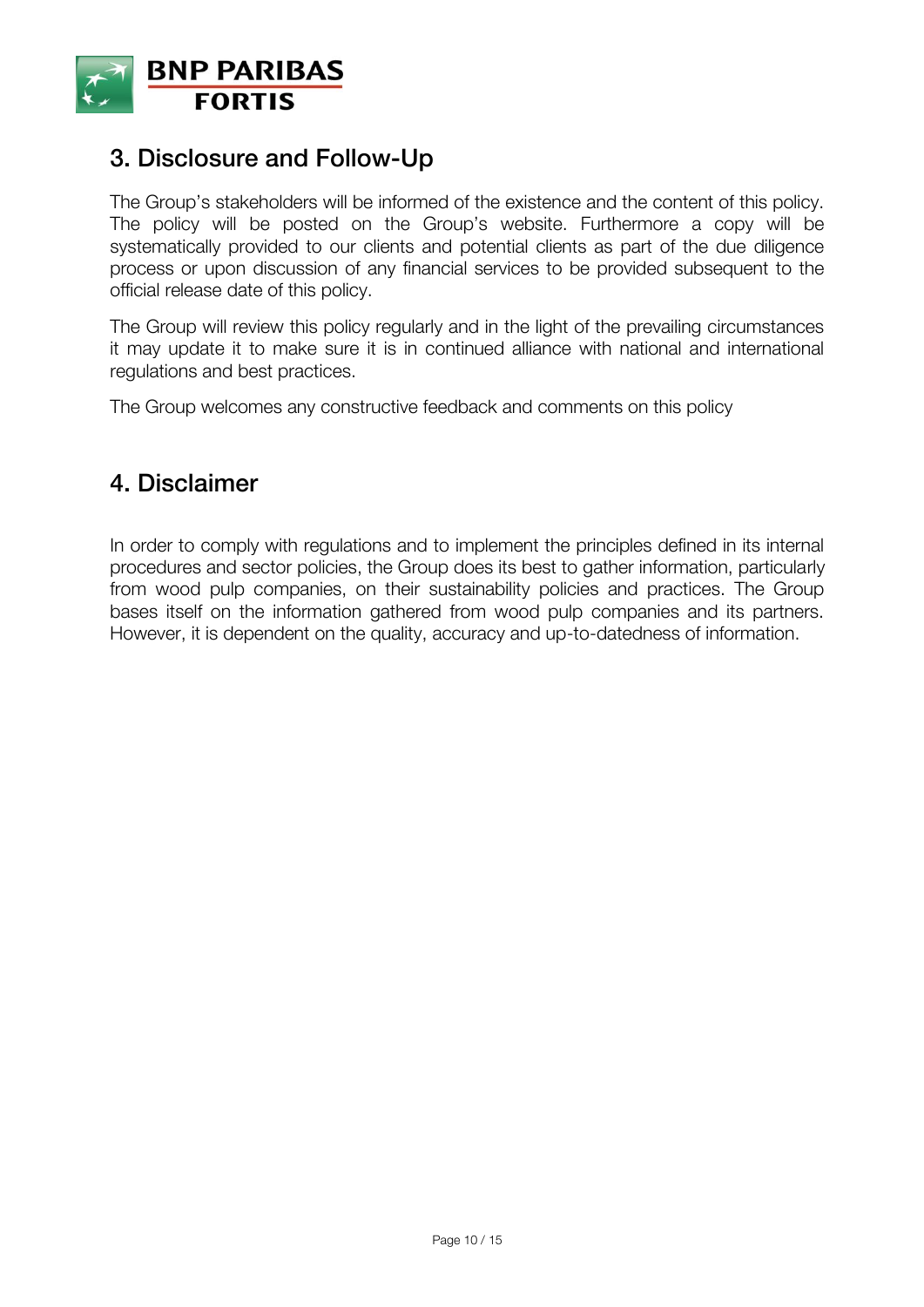

# **5. Sector Glossary**

The following definitions apply in this policy:

**AOX**: Absorbable Organic halogen is a group of halogenated organic substances that are able to absorb onto [activated carbon.](http://en.wikipedia.org/wiki/Activated_carbon)

**ASEAN no burn policy:** In response to the land and forest fires that affected the ASEAN region in 1997/98, the ASEAN Environment Ministers agreed to adopt the policy on zero burning at the 6th ASEAN Ministerial Meeting on Haze in April 1999, and to promote its application by plantations in the region. The guidelines for the implementation of this policy have been developed to provide advice to plantation owners, managers, supervisory staff and contractors on the application of the zero burning technique for development of wood plantations.<sup>7</sup>

**BOD5**: Biological Oxygen Demand measures the amount of [dissolved oxygen](http://en.wikipedia.org/wiki/Oxygenation_(environmental)) needed by aerobic biological organisms in a body of water to break down organic material.

**COD**: Chemical Oxygen Demand (COD) measures the amount of [organic compounds](http://en.wikipedia.org/wiki/Organic_compound) in [water.](http://en.wikipedia.org/wiki/Water)

**ECF**: Elementary Chlorine Free (ECF) process for bleaching the pulp. It allows obtaining concentrations of dioxins and furans in the effluents that are under the detections limits.

**EMS:** Environmental Management System. It can be recognized by an ISO 14 001 certification or equivalent.

**FSC Principles and Criteria established in 1993** (as reported in the Sustainable Forest Finance Toolkit of the WBCSD) FSC is a system of national and regional standards consistent with 10 principles of SFM that cover the following issues:

- 1. Compliance with laws and FSC principles
- 2. Tenure and use rights and responsibilities
- 3. Indigenous people's rights
- 4. Community relations and workers' rights
- 5. Benefits from the forests
- 6. Environmental impact
- 7. Management plans

<sup>7</sup> http://www.rspo.org/?q=page/864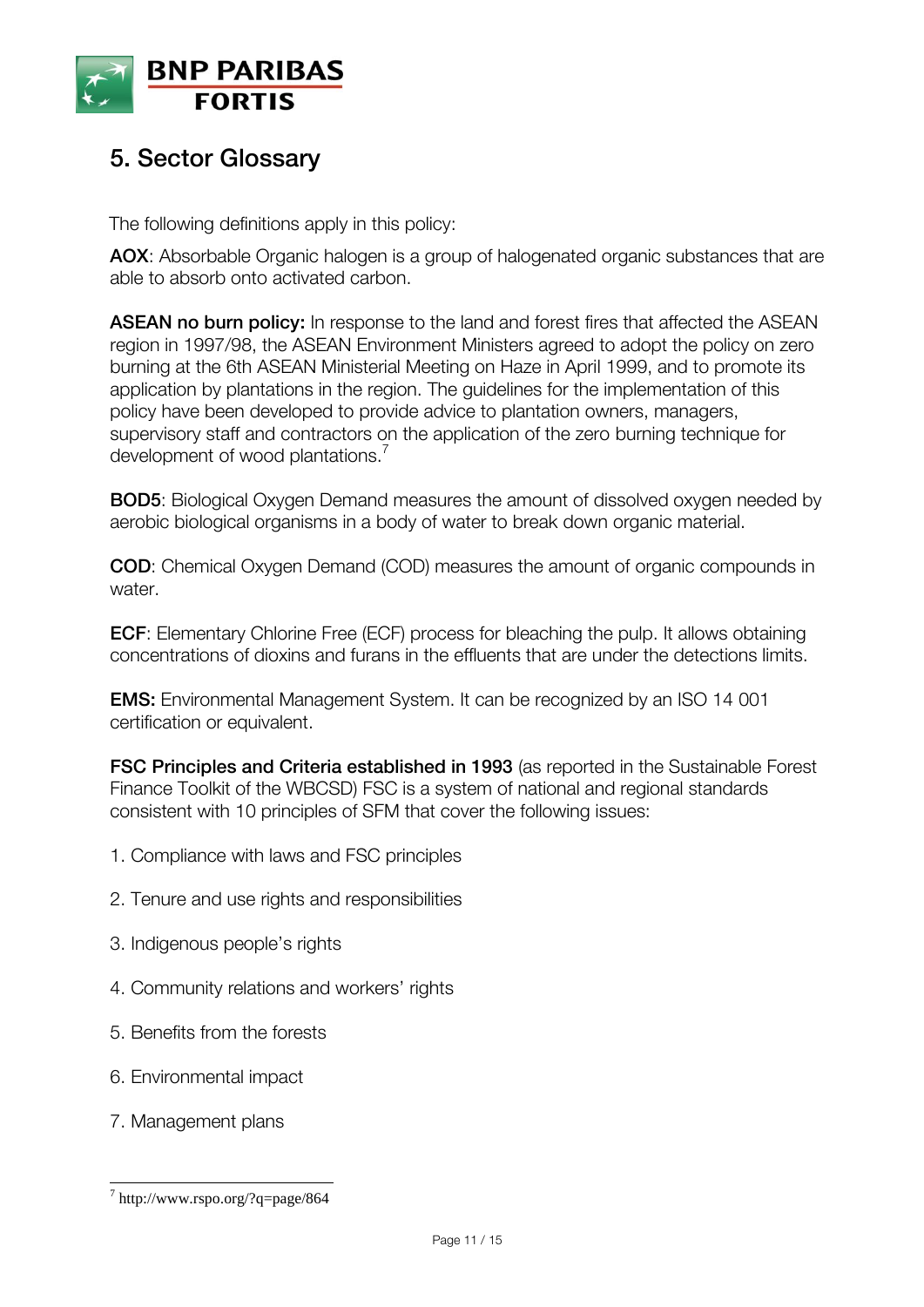

- 8. Monitoring and assessment
- 9. Special sites high conservation value forests (HCVF)
- 10. Plantations

These principles were developed by a global partnership of stakeholders convened by FSC. The principles apply to all tropical, temperate and boreal forests and are to be considered as a whole. All national and regional standards are derived in-country from the 10 principles. The principles are expected to be used in conjunction with national and international laws and regulations, and in compatibility with international principles and criteria relevant at the national and sub-national level (FSC Policy and Standards; principles and criteria of forest stewardship) (FSC, 1996). There is variation in regional standards and in interim standards adopted by auditing bodies.

**High Conservation Value Forests (HCVF):** are defined as follows (from the Forest Stewardship Council, reported in the Sustainable Forest Finance Toolkit of the WBCSD 8 ):

Forest areas containing globally, regionally or nationally significant concentrations of biodiversity values (e.g. endemism, endangered species);

Forest areas containing globally, regionally or nationally significant large landscape level forests, contained within, or containing the management unit, where viable populations of most if not all naturally occurring species exist in natural patterns of distribution and abundance;

Forest areas that are in or contain rare, threatened or endangered ecosystems;

Forest areas that provide basic services of nature in critical situations (e.g. watershed protection, erosion control);

Forest areas fundamental to meeting basic needs of local communities (e.g. subsistence, health);

Forest areas critical to local communities' traditional cultural identity (areas of cultural, ecological, economic or religious significance identified in cooperation with such local communities).

**HS:** Health and Safety Management System. It can be recognized by an OHSAS 18 001 certification or equivalent.

**Local community:** broad group of people living in or near a forest or plantation, with significant level of dependence on it. The term includes forest dwellers, indigenous forestadjacent populations and recent immigrants. (Source: IFC Operational Policy on Forestry).

<sup>8</sup> http://www.pwc.co.uk/eng/issues/forest\_finance\_home.html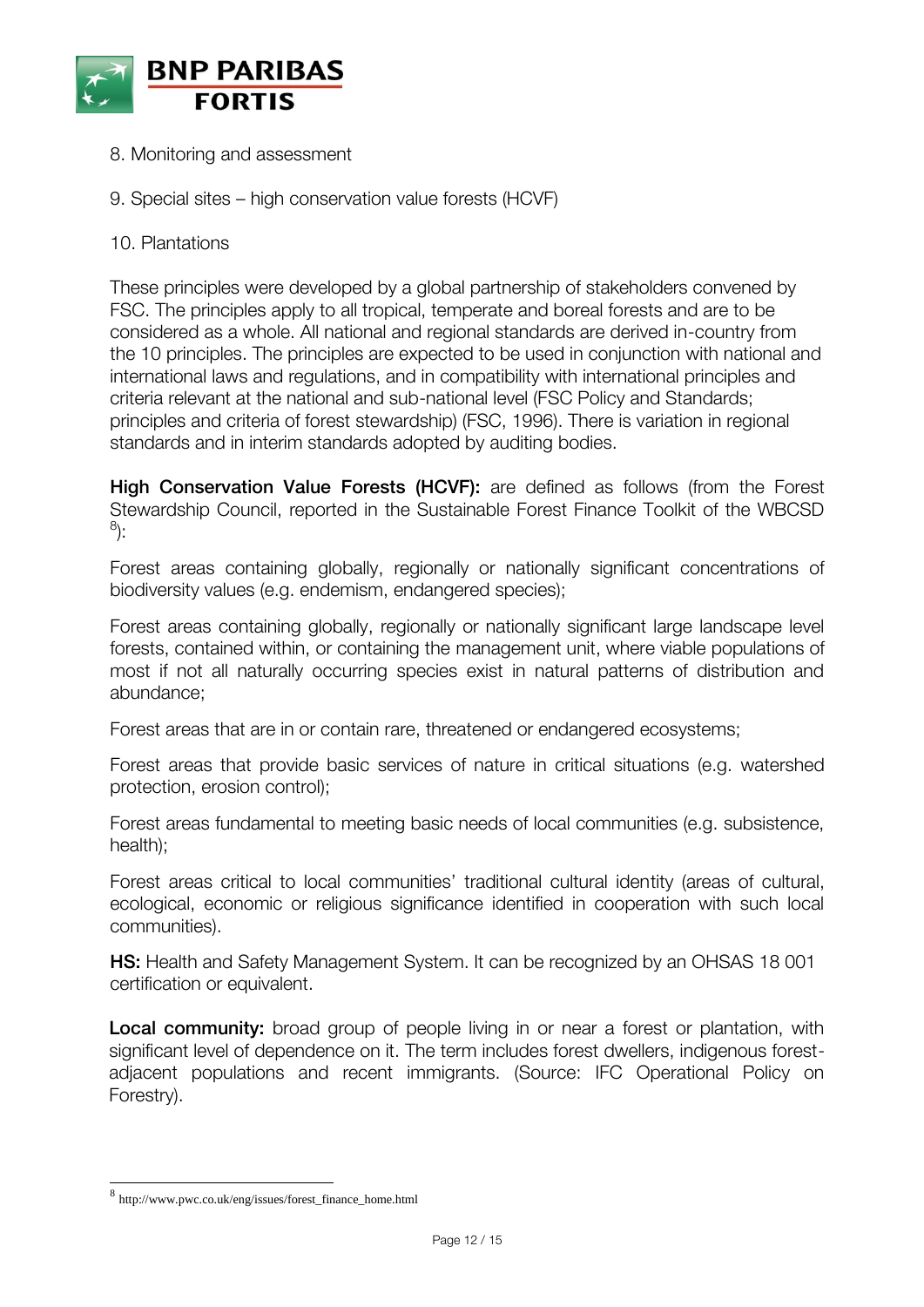

**Peatlands:** Wetland in which substantial peat accumulation--at least one foot (30 cm)-has taken place $^9$ . The peatland substrate is an organic structure built by biological activity.

Peatlands are valuable for the various and crucial ecosystem services they provide. These functions and values include biodiversity maintenance, carbon and water storage, solute detention and water regulation and quality.

- Firstly, undrained peatlands are unique natural resources forming distinct ecosystems of great biodiversity importance for the maintenance of genetic, species and habitat levels.
- $\rightarrow$  Peatlands are also water catchments. They modify water quality and quantity, act as sinks for some substances, produce others, and influence the temporal pattern of water supply to rivers and lakes. The role of peatlands in water regulation depends on maintaining the integrity of their unique hydrology that is independent of but linked to that of adjacent wetlands and the wider landscape.
- → Finally, peatlands have been major global carbon stores for millennia. Peatlands also emit CO2 and CH4, the amounts being influenced by temperature and water level, both of which are likely to be affected by removal of vegetation, drainage and future climate change. Agriculture on drained peatlands leads to substantial emissions of carbon dioxide and nitrous oxide (N2O)10.

PEFC Principles and Crite**ria established in 1999** (as reported in the Sustainable Forest Finance Toolkit of the WBCSD).

PEFC is a mutual recognition mechanism for national and regional certification systems. Endorsed certification systems are to be consistent with internationally agreed environmental, social and economic requirements such as the Pan-European Operational Level Guidelines (PEOLG), the African Timber Organization (ATO) and International Tropical Timber Organization's (ITTO) Guidelines, as well as intergovernmental processes on criteria and indicators for SFM. The elements of SFM covered by these requirements may vary to fit the circumstances of the areas for which they were developed. For instance, the Pan-European Operational Level Guidelines cover the following:

1. Maintenance and enhancements of forest resources and their contribution to global carbon cycles

- 2. Maintenance and enhancement of forest ecosystem health and vitality
- 3. Maintenance of productive functions of forests
- 4. Maintenance, conservation and enhancement of biodiversity
- 5. Maintenance and enhancement of protective functions in forest management

 9 Charman, D. 2002. Peatlands and environmental change. J. Wiley & Sons, London & New York, p. 301

<sup>&</sup>lt;sup>10</sup> Sources: Assessment on Peatlands, Biodiversity and Climate change, UNEP-GEF 2007, Strategy for responsible peatland management, IPS 2010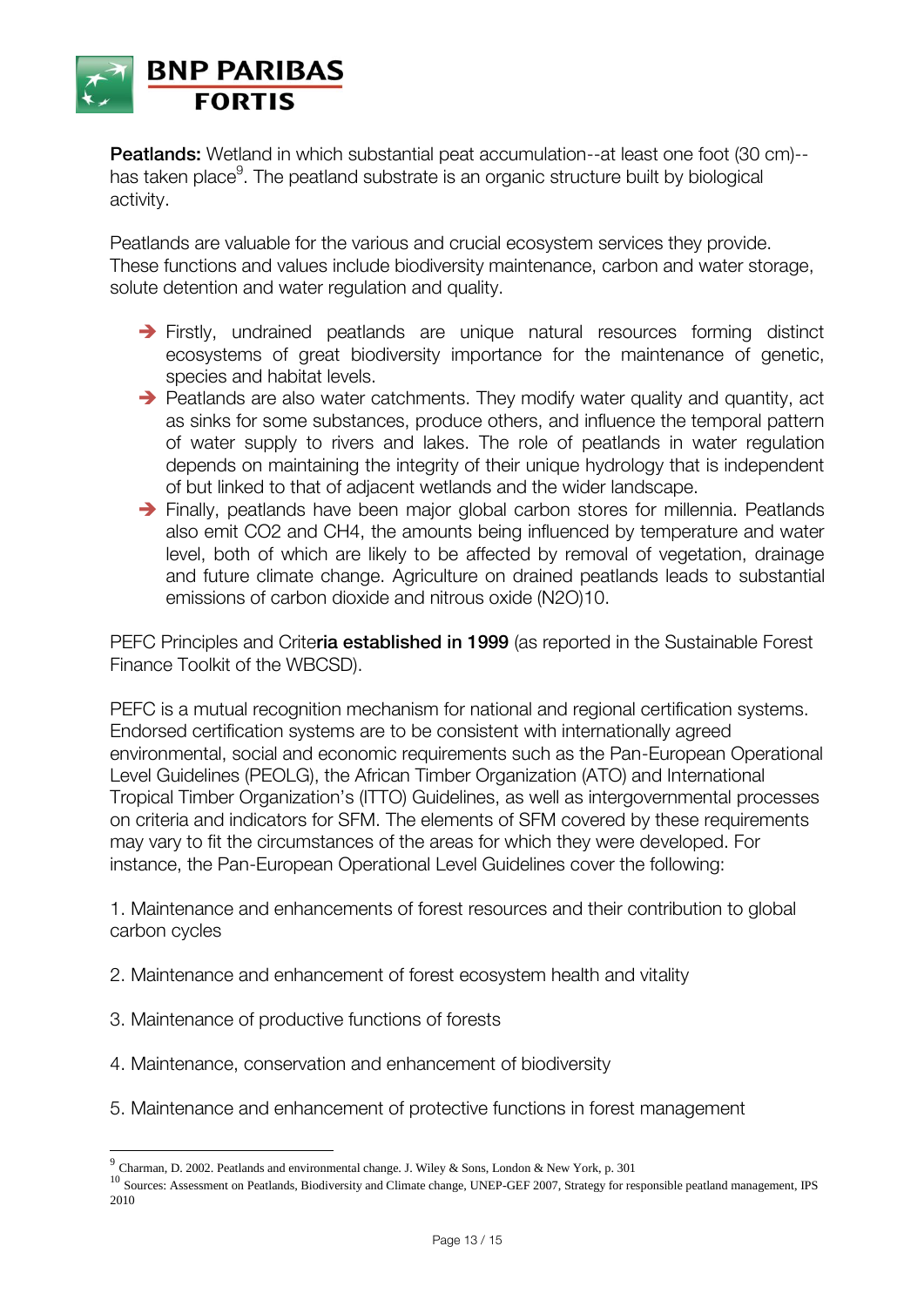

6. Maintenance of socioeconomic functions and conditions

Endorsed certification systems are expected to be consistent with international agreements such as ILO core conventions, as well as conventions relevant to forest management and ratified by the countries such as the Convention on Biological Diversity (CBD), CITES and others. There is variation among member certification standards, with some standards exceeding PEFC requirements (PEFC, 2006A).

**pH**: In [chemistry,](http://en.wikipedia.org/wiki/Chemistry) pH is a measure of the [acidity](http://en.wikipedia.org/wiki/Acid) or [basicity](http://en.wikipedia.org/wiki/Base_(chemistry)) of an [aqueous solution.](http://en.wikipedia.org/wiki/Aqueous_solution)

**Ramsar sites:** "Sites containing representative, rare or unique wetland types" and "Sites of international importance for conserving biological diversity" listed in the Convention on Wetlands adopted in Ramsar, Iran in 1971 (Ramsar convention<sup>11</sup>).

**TCF**: Totally Chlorine Free (TCF) process for bleaching the pulp replace totally the chlorine by an oxygen bleaching process.

**Total N:** Total quantity of Nitrogen.

**Total P:** Total quantity of Phosphor.

**TSS**: Total Suspended Solids is a [water quality](http://en.wikipedia.org/wiki/Water_quality) measurement, measuring the nonfilterable solids concentration in the water.

**UNESCO World Heritage areas:** Designated cultural and natural heritage areas around the world that are considered of outstanding value to humanity and which are listed under the World Heritage Convention<sup>12</sup>

<sup>11</sup> http://www.ramsar.org/cda/en/ramsar-documents-list/main/ramsar/1-31-218\_4000\_0\_\_

<sup>12</sup> http://whc.unesco.org/en/list/